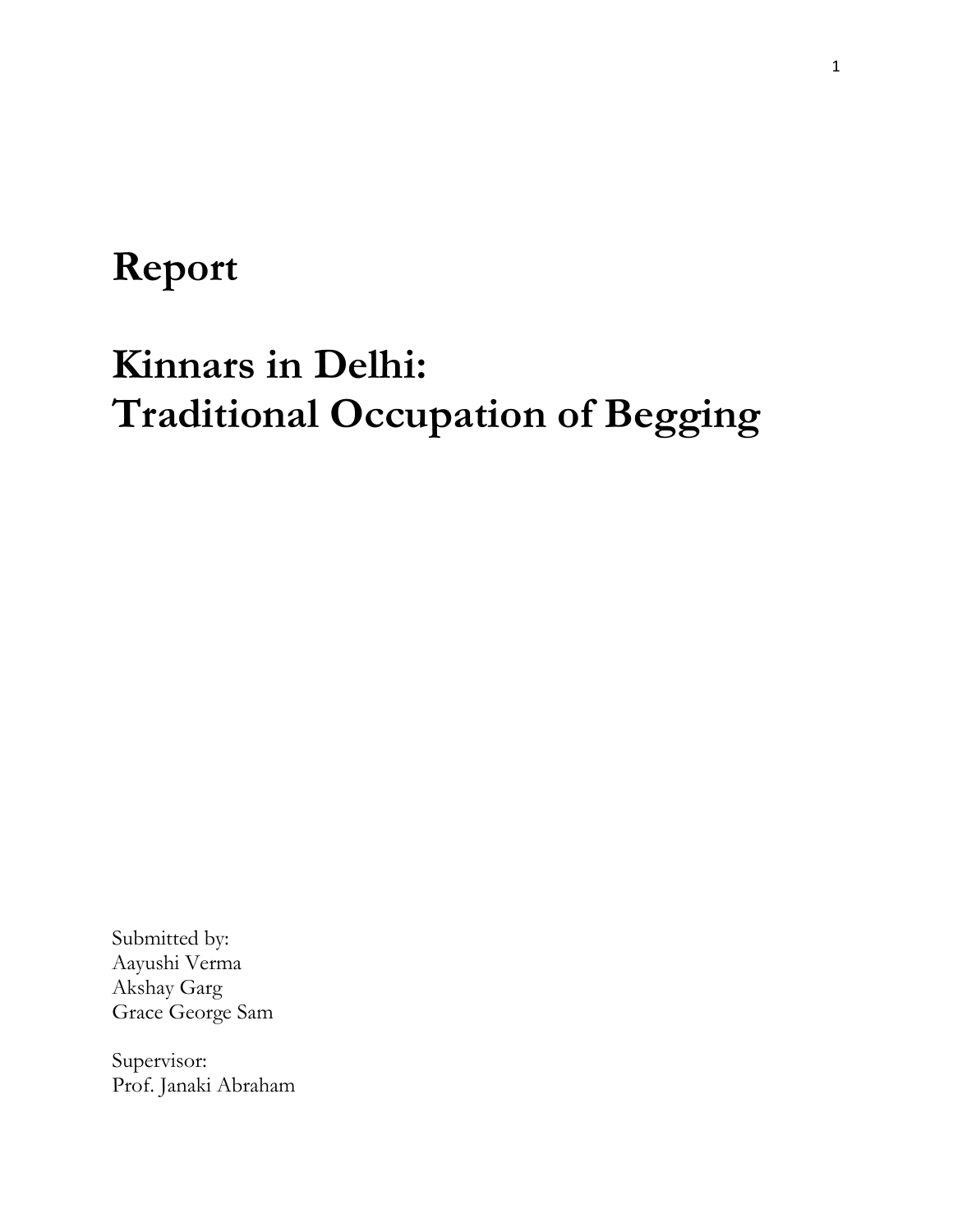# **Contents**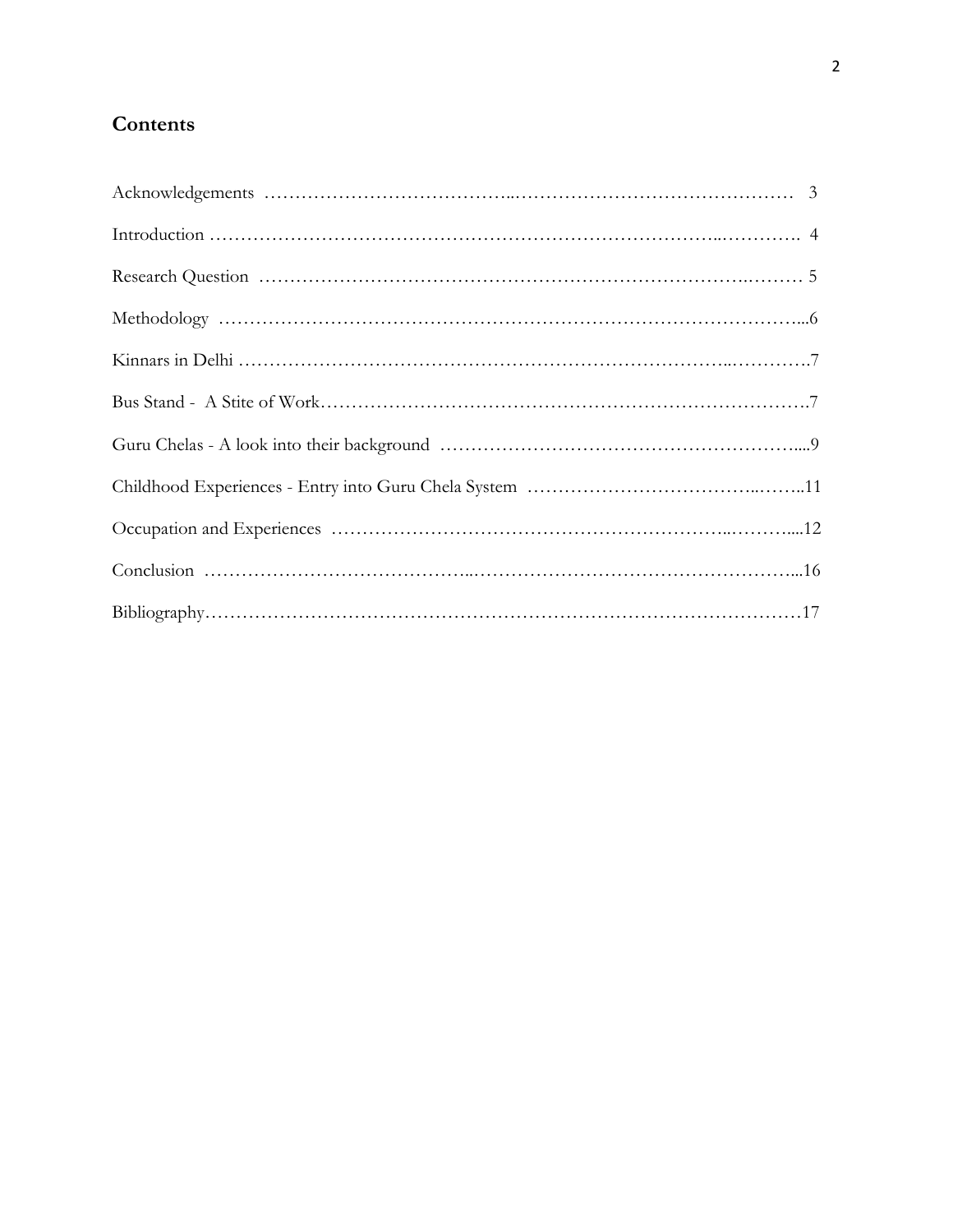# **Acknowledgements**

We would like to extend our gratitude to the Krishna Raj Summer Travel Fellowship program 2017 to create an opportunity for such a research work and funding it.

We would also like to thank our supervisor Prof. Janaki Abraham for her guidance and significant insights throughout the period of the fellowship.

We are also thankful to all the people who were interviewed for the purpose of this research, for taking their time out for responding to our questions and cooperating with our presence in their space.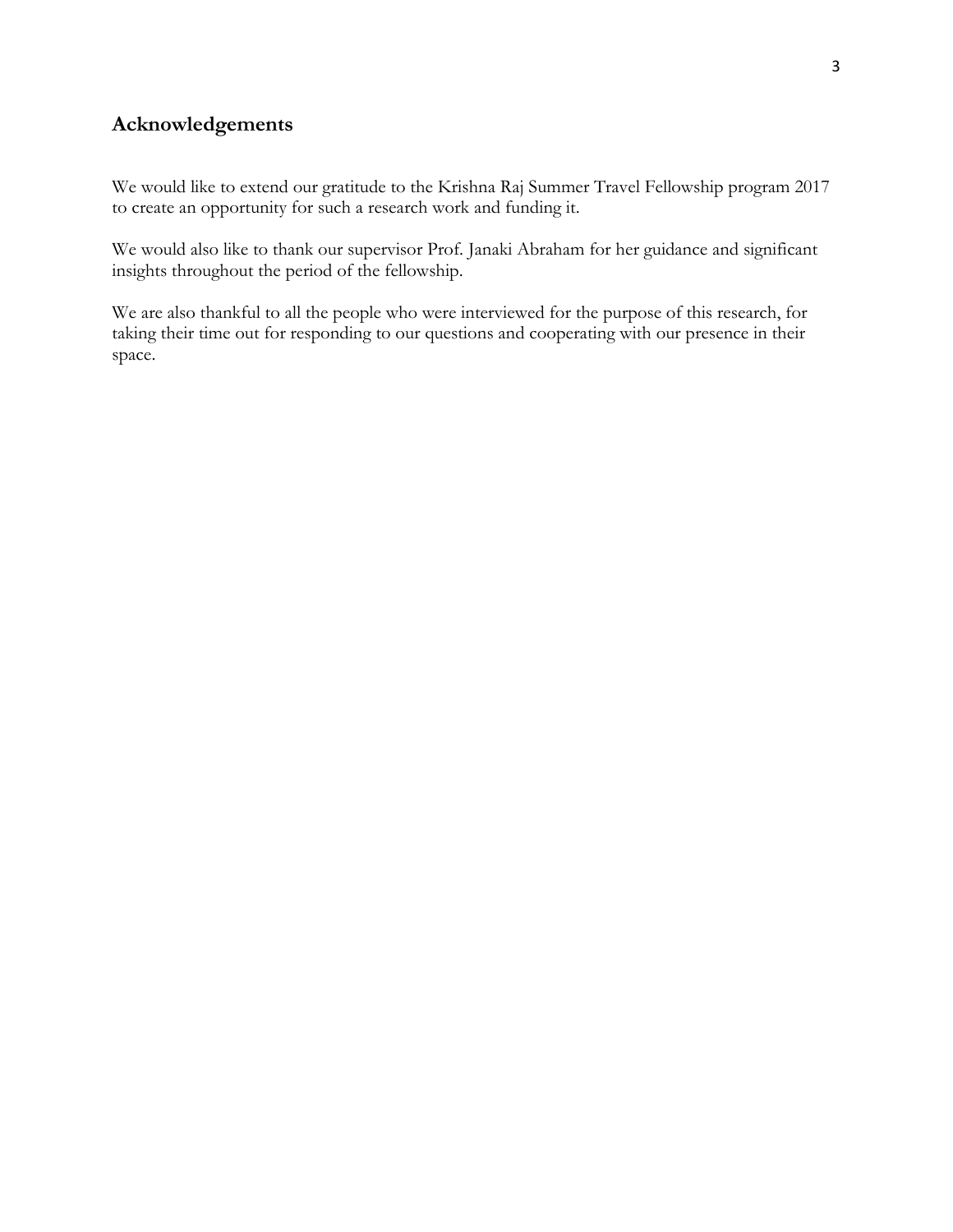#### **Introduction**

Hijra is a multifaceted category of the gender non-conforming effeminate group of individuals rooted in South Asian context. The category complicates the cis-gendered heterosexual binary sex distinction that dominates common understanding around these concepts which roughly marks the starting point of all the extra problems faced by Hijras or Kinnars. The two terms are not to be differentiated at any level except for former terminology"s often derogatory usage, latter has come to be more preferred terminology in Delhi. It, in its neutral utterance, refers to a group of male to female transgenders or much less in number, intersex persons living a way of life adopting local idea of femininity by certain rules and regulations and are initiated into a community through another member of the community. All male to female transgenders and intersexed individuals are not males but all hijras are either of the two. A slight change of tone, the term ceases to be a technical term and becomes an abuse hurled at a male, for not adhering to heterosexual masculine standards of the region. Laxmi Narayan Tripathi in an interview defines hijra as "someone who is feminine but not a woman, masculine but not a man, a person beyond the boxes of man and woman. The person follows the rules and regulations of the community, has a guru, lives in feminine attire, may or may not be castrated." (Chettiar 2015, 2)

Male to female transgender alone as an idea, therefore, fails to capture the specificities of the hijra community which doesn"t remain consistent in the South Indian context. However, transgender as a technical term becomes helpful to develop a clearer understanding of hijra. Hijras, who in common myths are considered to be necessarily hermaphrodites, in most cases are females trapped in male bodies. That mentioned it is when they are growing up that they realize that they belong to a different gender than they have been ascribed at their birth. The report is based on tracing back to this period of transition from a regular male member of society to a hijra, to question the subsequent ghettoization into certain pockets of a Delhi characterized by a limited number of occupations.

Hijras in Delhi are typically associated with occupations of toli badhai, begging, and sex work, in the decreasing order of the respect associated with each. Literature brings forth the former two as traditional occupations associated with the community. Latter a more complicated occupation that finds no justification more for the inflow of money that it allows (Reddy 2005). The association comes along with the limited knowledge about them and depends on how often and closely is one dealing with a hijra. Mostly, the common parlance misrepresents them based on myths which become of greater importance to understand its usage in these occupations.

Historically, Hijras have not been denied a presence but been granted a space outside of mainstream society through various myths. In the foreword to Gayatri Reddy"s (2005) work, Gautam Bhan"s starts with "Hijras are invisible and hyper-visible in India" bringing to attention the paradoxical positioning of Hijras in the South Asian context. While, at least in North Indian states of Punjab, Haryana, New Delhi, etcetera, they are visible and known to all, the average understanding fails to accommodate Hijras' existence as of someone that can normally contribute to society. Depending on quality and frequency of interaction with hijras, the information can range from no idea at all to some idea but the mysteriousness about them always remains because since colonial period they have created a close-knit network only slowly giving out to outsiders over a long period of time.

The works by Serena Nanda (1990) and Gayatri Reddy (2005) in their ethnographic work delineating the whole hijra identity gives the details of community dynamics as well as a few case studies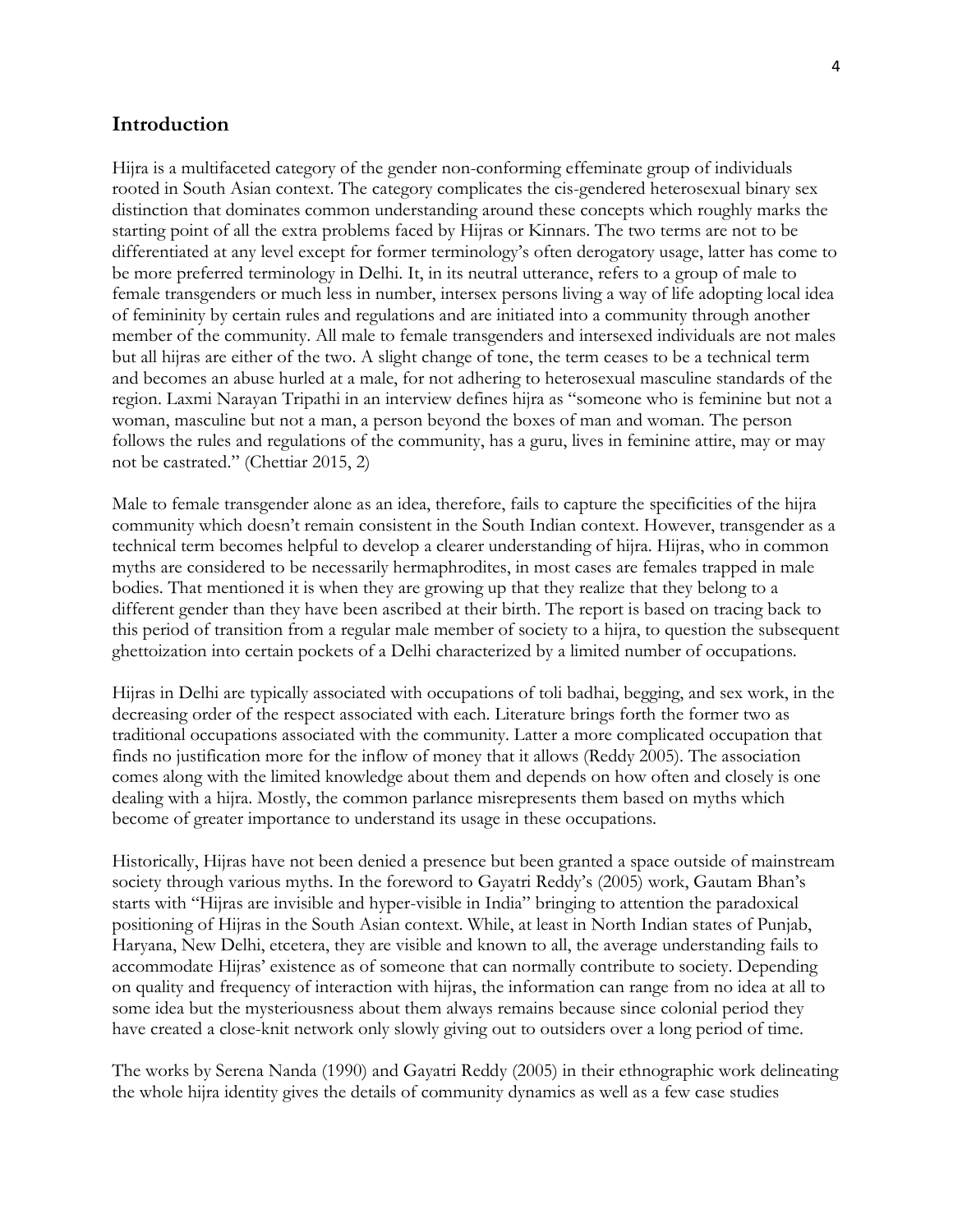shedding more light on some individual cases. In doing so, they shun a lot of the myths and misrepresentations. They also outline a vivid picture of the nature of their ghettoization in the limited occupations that are of interest to us here. From Neither Man nor Women (2005), we know that begging, a lower form of asking for alms than toli badhai is traditionally rooted in the mysteriousness and fear of hijras. Hijras have mysteriousness built around mythical stories where Hijras are believed to have certain powers to bless or curse. While baksheesh toli goes to houses on special occasions, for example, when a kid is born or someone is getting married, those involved in begging on red lights, trains or other public arena are taking benefit of the principles that work in case of toli badhai. In addition to the ambivalence, Nanda (2005, 49-52) notes fear on two accountsa) the explicit nature of their behaviour in public sphere wherein event of non-compliance with demands could result in abuses being hurled or petticoats being raised to expose mutilated genitals, and b) Noting Preston, Nanda (ibid, 50) points out that "Hijra is supposed not only by the common people but even by intelligent Brahmins, to have the power of detecting impotence." So, while begging as well they receive more than other beggars which can be for multiple reasons- trying to get rid of them as soon as possible, looking for a blessing from a hijra and so on.

Lower in the hierarchy of respect, it is also relatively difficult occupation to be involved in. "In order to earn an adequate amount, one must ceaselessly roam the streets, which is both tiring physically and makes one vulnerable to the ridicule or abuse of the public, especially small boys, and rowdies. Begging can be a steady source of income, however, particularly in larger cities, and is consistent with, and even reinforces, the hijra self-image as religious mendicants" (ibid, 50). Like toli badhai, one can ask for alms also in a particular area which is divided under various naiks and there are further subdivisions at multiple levels.

The report deals with a group of hijras involved in begging and is divided under three broad headings. The first part deals with giving the details of their everyday work at the bus stand. The second part deals with contextualizing their lives, moving in their backgrounds before finally moving on to the analytical inferences that can be drawn from the first two. From the ethnographic works, the nature of their lives doesn"t bring out any particular benefit for them to be living as part of their community vis a vis in a non-community setting. At times, from their narratives, the life comes out to be so hard that one wonders why going for other occupation wasn"t even being considered. This acquires more relevance when there is an increasing number of hijras opting for nontraditional jobs with added legitimacy from 2014 NALSA judgment which grants them legal recognition. Was becoming part of the community an obvious answer to them or did they try going to other sectors but failed? The report in its final part will then take into account the details of their entry to the community and the factors that doubly keep them and prevents them from going out of their current setting. Since from the field the term "kinnar" came out to be a more preferred term of usage, the report will make more frequent usage of the same over "hijra".

## **Research Question**

What is the point of breakage of hijras in Delhi from mainstream society?

How does the shift happen from being part of a normal family to being part of a community involved in a limited number of jobs?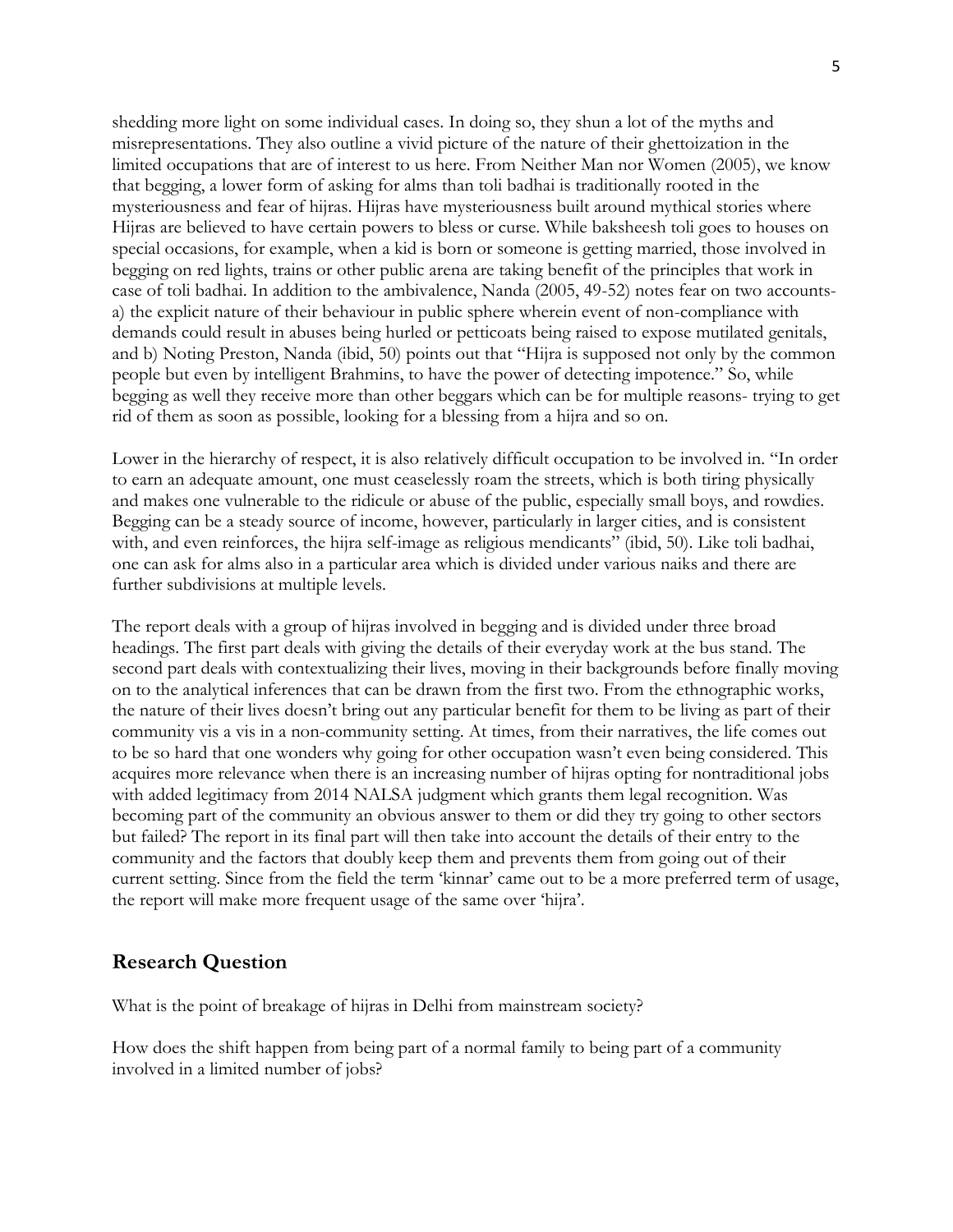Hijras, contrary to common belief, have very less number of people identifiable as one by birth. Most cases include assignment of male gender at birth, followed by realization that one doesn"t belong to the gender ascribed at birth as one is growing up. The research set out with the logic that the one must have some number of years growing up in a typical household, gaining some schooling, building relationships with people who are not hijras that would let them go for other occupations if they so chose. However, huge numbers from hijra community are involved in the three typically associated occupations with them which does not come out to be particularly lucrative in hijra literature except for toli badhai, that too not always. These occupations are exclusive to hijras and place them in a very restricted space such that they can be found everywhere but without a normalized exchange with the masses. Then various questions emerge: How did they come to be involved in their current occupation? Was it an obvious choice? Did they try for other occupations? Do they want to work somewhere else? These questions demand a detailed look at their stories before they joined the community if we have to come receive any answers. The point of breakage from mainstream society comes from these back steps in their lives to understand the shift from being an average member of society to a group of femininely cladded male looking group of people asserting a distinctive identity associated with a limited number of occupations. The report focuses majorly on begging at a particular bus stand out of all traditional/typical occupations.

### **Methodology**

The research question was approached through a case study of a group of hijras who beg at Anand Vihar Bus Stand, conducted through multiple intensive interviews and group discussions with the members along with participative observation at the bus stand. A total of 26 members' accounts were recorded, including a few from outside bus stand - in NGOs and with those involved in toli badhai - to complement the data received around bus stand.

|                | Occupation Toil-Badhai Begging Sex work Orchestra NGO Job |    |       |   |      |  |
|----------------|-----------------------------------------------------------|----|-------|---|------|--|
| <b>Kinnars</b> |                                                           | 17 | $***$ | 3 | $-7$ |  |

Table 1. Present/past occupation of the respondents (kinnars)

Those interviewed were presently mainly earning from begging but also had contact with other modes of livelihood at present or in past. If in present, it was on a part-time basis. Age of the sample ranged from 17 to 50 at the time of interview.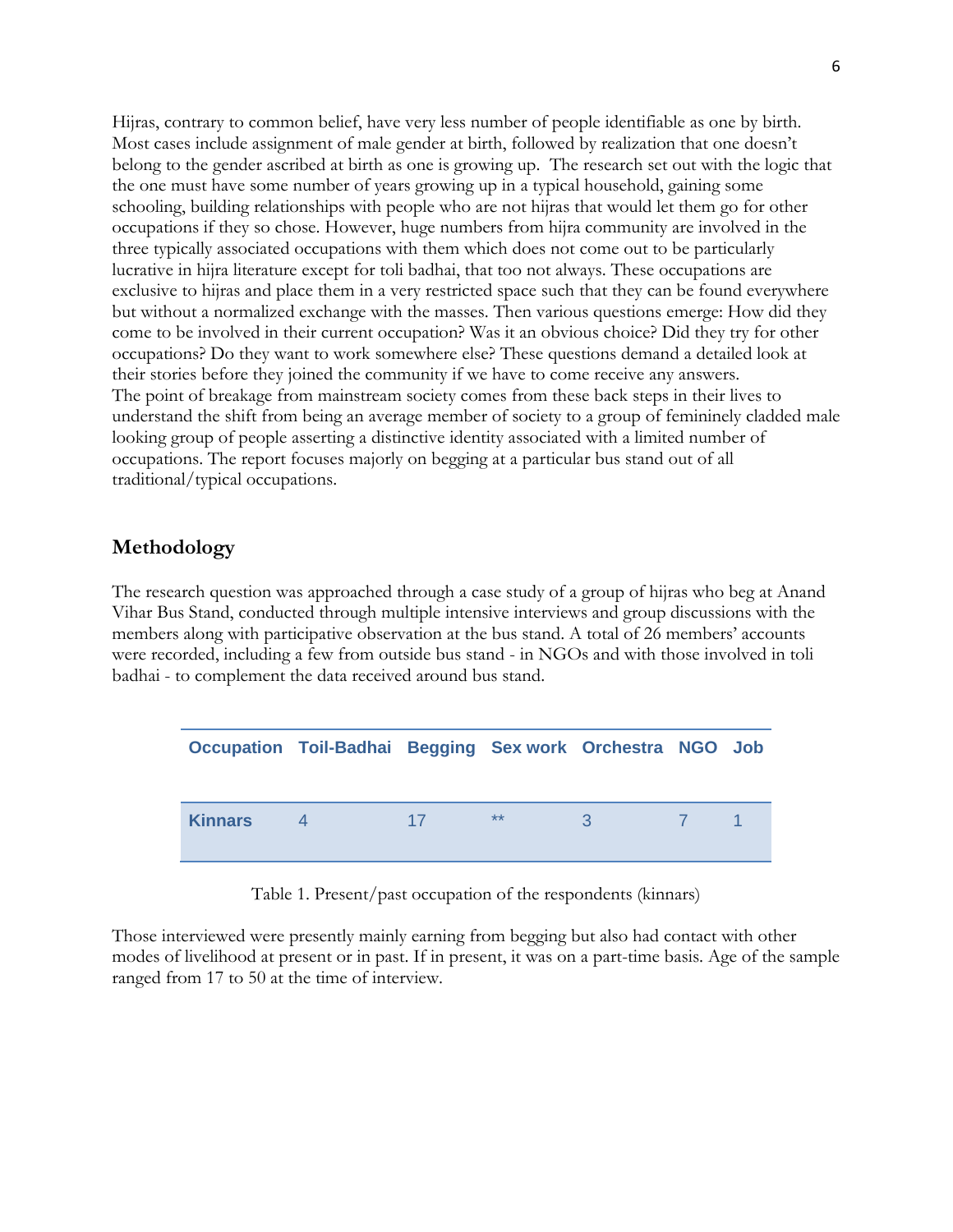#### **Kinnars in Delhi**

Hijras in Delhi is a geographically restricted reference to a group within larger Indian context which entails a pan-Indian network. Hijras meet each other on various occasions, any gathering typical including visitors from different states of India. Similarly, recruitment happens from far off places and one travel places on an invitation from a friend. It is a community that exists at a multi-state level, at the least, within boundaries of Indian law. This large community, however, acquires regionspecific details given the local variation in an interplay of ideas on gender, religion, law, and etcetera. The system stays quite similar in say Delhi and Hyderabad but the two stands in stark contrast to say the context of Manipur where there is a category of Nupi Maanbis which is very different from hijras. Therefore, geographical restriction helps to put the framework for discussion in place.

In Delhi, every inch of habitable land is divided among hijras themselves with each area known as some particular guru"s ilaqa. If the land gets too much to handle and one grows old, a guru divides a part of it among her chelas. One may say it is a large managerial arrangement which expands outside Delhi. Pertinent only among hijras, it is a rather an underground arrangement off any records whatsoever. Stories, names percolate down through generation in oral narratives. The network pans itself across occupations and not just traditional ones. Each location has parallel segregation based on the occupation that they have chosen, that is, an ilaqa will have certain hijras possessing a right to do toli badhai, while others to beg on the same piece of an area. However, while almost every location may be found on toli badhai map, begging gets restricted by a common logic of supply and demand. It is found in those pockets and locations where they can exist through legal loopholes. It may only create an illusion of chaos. Like toli badhai, it is a very systematic affair.

#### **Bus Stand – A site of work**

On a regular day, a bus stand in Delhi bustle with honks of buses, voices of bus conductors and vendors with a mix of passengers chit-chatting their time away till they finally catch their bus. In that bus stand, depending on what time of the day it is, there is another louder group talking, teasing each other, uniquely clapping, and intermittently bursting into laughter for some time and then disappearing into different directions. Those benches for that part of the day are their established space where they come back to rest after their rounds. Their job is bus maangna (to ask for alms in buses). Their bench may be left empty for them when they leave for rounds but even when some occupy it, they leave the seats for them on their own or are requested to do so in a tone, which is neither polite nor rude but particularly identifiable with them. "E tu! Hatt na, ja wahan jaa kar baith ja. Hijron ke saath kya baithega. (Hey! Get up, no. Go sit over there. What would you do sitting with us hijras?)", with their signature clap, that one can hear throughout their parallel conversations. "What does this clap mean?" "We express our love with it. It's our thing. Only we can do it. I don't have to call any other hijra verbally. We clap and other hijras receive our call and respond to it with tali." But those other kinnars interviewed outside traditional occupation, working in NGOs told it is a symbol of anger. That it is an expression that we have to use to strike fear in people when needed. Taking such responses back to the ones at bus stand showed a contrary reiteration that, "No no! We mean love. We"ll clap and bless you. We clap while talking to each other. We don"t mean anger. The two meanings come from two different contexts including a difference in location, occupation, and performance of gender. At bus stand, they are involved in an extension of traditional occupation.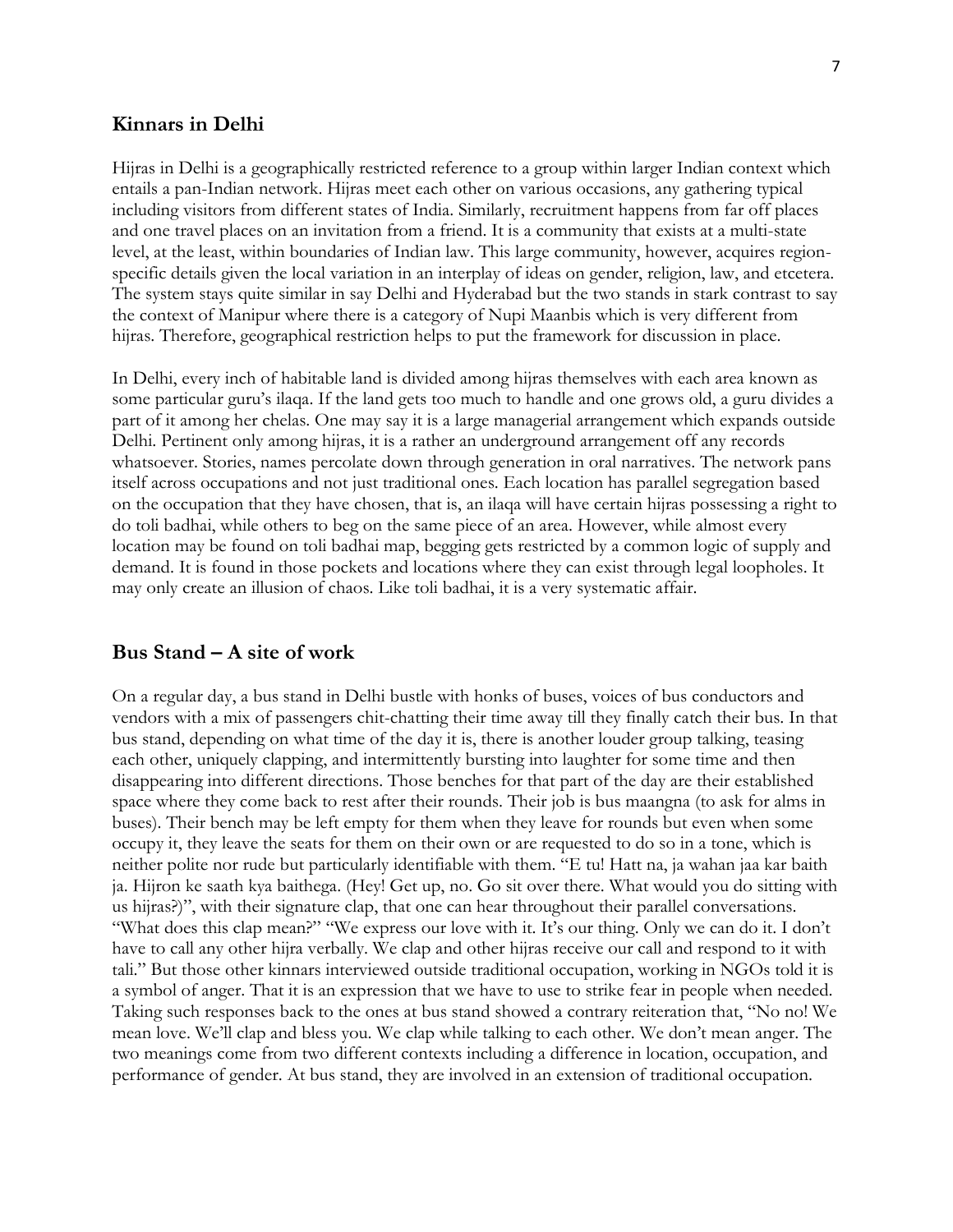In the bus stand, there are a few sets of "general people" (term used among kinnars for those other than transgenders) who are well acquainted with them- including bus drivers and conductors, tea stall vendors, other fleeting vendors, non-hijra beggars and some other miscellaneous people. With staff members from buses, it is not exactly business but a negotiation so that they are allowed to beg in buses. Part of negotiation is also letting them sexually misbehave with themselves or they won"t let you in their buses, something that was constantly mentioned after narration of the sexual abuse that they have to face. Most of these acquaintances are men who get a certain license to misbehave depending on how much of this group"s earning can be stopped by them. So, the local staff would sometimes even come to benches breaching their personal space, touching them inappropriately, even in presence of outsiders who they knew are researching on kinnars there and are, therefore, clearly observing them. There were others as well who would try teasing and misbehave. Since they didn't have to take these other's misdemeanor, they would abuse back. One of them said, "If an "outsider" misbehaves we wouldn"t take it. We will beat him well to teach him a lesson. With these bus people, it's our daily work so we too sometimes share a playful relation with them."

When the group returns to the benches, they become the center of attraction even now when they have already been doing it for 5-6 years. Only people who no longer pay attention to their activities are the tea stall vendors on one side of the benches, for whom we were the strange ones coming daily and sitting with them. In their eyes, it was rather a repulsion because of the litter that hijras would generate during their break period that would last from 15-20 minutes. The time period could vary further depending on weather, a density of travelers in bus stand, number of hijras at the bus stand and sometimes their general mood.

The bus stand has people working in four shifts, morning (5-9 am), afternoon (2-6 pm), night and late night shift covering (6 pm-12 am). Their break location changes every shift period, during daytime sitting around local buses, in night shift shifting to a location near long route buses. Everything is designed in a very systematic manner. Though they initially said that their head decided it all, it was later uncovered that an NGO intervened to systematize it. The changing locations are like changing the center of gravity during different times of days around where they will find a maximum number of sawari (bus travelers). The density of sawari also influences their dressing. They don't particularly dress in extravagantly shining clothes and ornaments. Instead, most of them preferred simple clothing, also given the weather in June-July. It is on special occasions, for instance, on festivals, that everyone prefers being dressed up or only a little less, they are dressed up on those week days when they expect more number of sawari. This, however, has another defining factor- age. Younger ones are more fond of make-up and glittery outfits while the older ones are almost always clad in plain clothes with toned down make-up. Their current sub-head who accompanies them to bus stand only applies Surma (a good-for-the eyes traditional kajal). Some of them who have to work till midnight, have light make up during the day, but do makeup again around 6 when the next shift is going to begin and before they shift to another location. The flamboyance of the appearance in their case relatively increased towards night and decreased with age.

Their rounds which are for about fifteen to twenty-five minutes at once are done about five to six times in a shift on normal days. While resting, one of them generally would point out that they have been taking enough break that they should take a round now. Developing a consensus so, everyone gets up and leaves in pairs of two. "Why pairs?", "Because that makes it quicker and more efficient to ask passengers on a bus." Also, now their number has reached a point of saturation since it began. They would enter inside buses which would be almost full but still waiting for a few more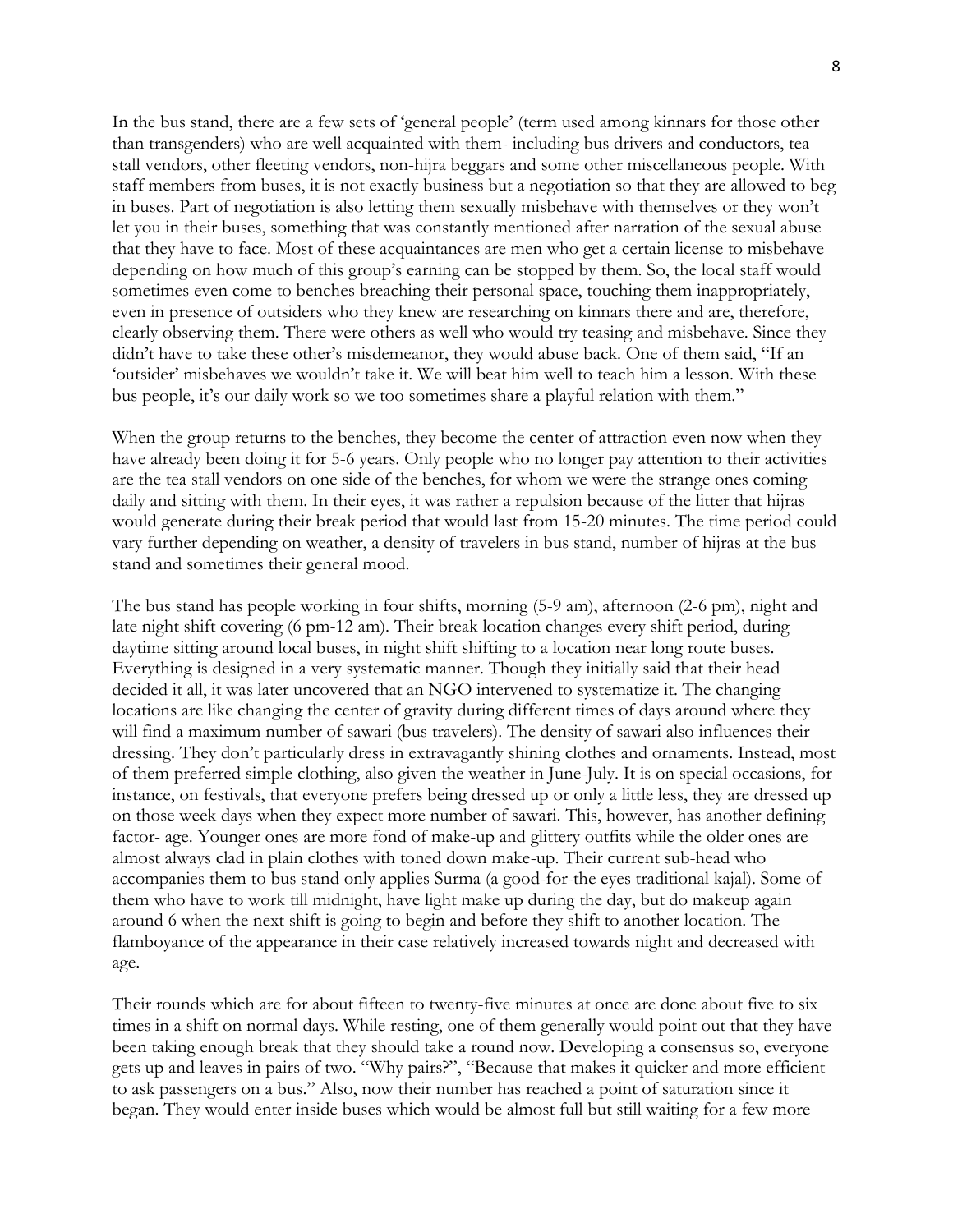minutes. "We wouldn"t tell you lies, but sometimes we need to use crass language when you are asking for money. We don"t want to but we have to." A senior one repeated this more than once to us and some other people raising a question on them asking for money in bus stand, "Hum sirf khushi ka paisa maangte hain. Bade-budhe se hum nahin maangte, koi kisi ke daah sanskar pe jaa raha ho ya wahaan se aa raha ho toh hum nahin maangte, kisi apaahij se nahin maangta. (We only ask for money coming from happy moments of people"s life. We don"t ask for money from elderly or say someone coming from or going to death ceremony or a disabled person.)" The list was added with other examples where they wouldn't ask money as soon as they get to know it's an unfortunate position or doesn"t have too much of their own. The repetitive description would be added with opposite instances that "instead we give money to the needy. If someone loses their wallet we buy that person a ticket to home, we help the poor who cannot get married on their own with some money", etcetera. On another occasion, she narrated in a rather frustration about an incident when a person lost his wallet, the local police person brought him to them so that they could buy a ticket for him. She was frustrated and said, "Why couldn"t you buy him a ticket instead of bringing him here to us?" The point of it whole was to counter the ill-name that is given to them for asking for money. While they are presented and perceived in a bad light, looking at their ethics and detailed action, makes previous perceptions not so obvious. The hijras give alms to all other beggars at the bus stand. On one instance they dressed up an old beggar lady into a different saree changing her from the torn-barely-covering-piece of cloth, giving her a sort of makeover.

"The whole bus stand sells us water for ten rupees except for this one", told one of the elder hijras pointing to the one they sat next to, "he gives it to us for fifteen rupees." That is still a lower price than what it is available at for rest of the people at the bus stand. Being there for the most part of the day they get some perks. The bus stand features other fleeting vendors selling day to day things. By now a few of them have a good rapport with some of them. One of them borrowing earphones to listen to songs said, "He knows me well, more than anyone here. That"s why he lets me borrow earphones for the day." There are others, who once in awhile, have their own rest time near those benches. They generate interest of men a lot more than they do for women who by unsaid norm should stay away from them. Resulting from these different gendered expectations, therefore, depending on whether one is a male or female, one"s interaction and seemingly knowledge of hijras would change a great deal. It was mainly the other men at the bus stand who interacted with the kinnars. Interaction with the women, on the other hand, is limited to a few who would sit on the benches asking them about the bus details, only rarely subsequently striking a conversation with them and an old female beggar who would receive alms from them daily.

#### **Guru Chelas - A look into their Background**

Everyone who comes to the bus stand belongs to a single dera which can roughly be traced within gharanas. Gharanas overlap with what might also be called as jati within Hijra world and it is worth calling a world given their own language, the network of relations, ritualistic existence, and their own social institutions. They are four gharanas in Delhi- Kalyan, Rai, Sujan, and Mandi. While the former two are raja gharanas, latter two are their mantris. While a naik (a guru high in the hierarchy) from a mantri gharana validated the claims made at the bus stand that Kalyan is the highest jati but it was reiterated that this doesn"t mean anything in terms of special hierarchical privileges in relation to others. The only thing this brought was a little sense of pride when mentioning about it which wasn"t ever done as part of the initial introduction. The commensality depends on how well the two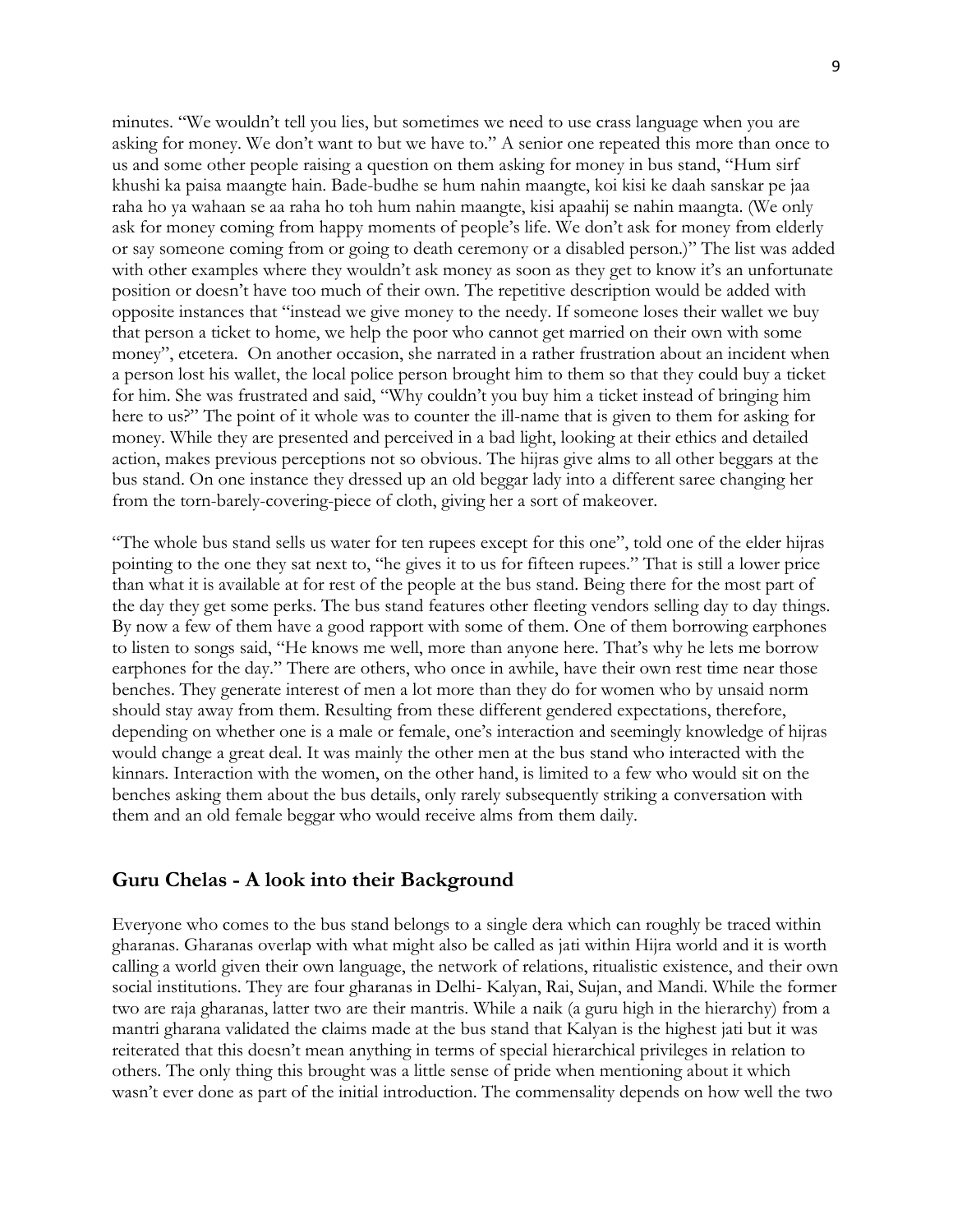deras or their gurus share a relation. "Then, is there a way you can tell one apart from another?", "You just get to know. There are differences in color of clothes and hairdo prescribed and proscribed in a jati. Kalyanis, for instance, would have a high bun", mentioned a rather young hijra who had only recently joined the bus stand. While others confirmed to there being minute differences, it was so vague that no one could lay down a proper set of prescriptions and proscriptions. In a conversation with another naik (guru), "So, one identified as lowest jati is not discriminated against?", "Hijron mein jati-bhed nahin hota. (Hijras do not discriminate on basis of caste.)". She mentioned the difference is more in terms of ritualistic roles that people of different jati are supposed to fulfill in a gathering comprising multiple jatis. The influence of their affiliation to a particular gharanas seemed to play no role in their previously mentioned site of work except for pointing towards the dense network of underground relations.

The respondents from the bus stand belong to a single dera. In their narratives, refer to an earlier period when everyone used to live together in a single dera, the house being in the name of the highest guru in the hierarchy belonging to this dera. Everyone currently or in past have had a giriya (partner). The highest guru from this dera had one as well who given her HIV positive situation was acting as the substitution for her. He, in turn, had his own wife and a child who all were staying with the guru in her dera with only another celas/chelas on permanent basis. However, she was every day accompanied by one or two of staying away celas which was greatly mandatory in her present condition of sickness. This dera which has roughly around forty-five people had almost all chelas living in an independent arrangement. But everyone was supposed to be staying nearby so that they could be called upon whenever needed. The farthest member lives maximum thirty minutes away from the location of the guru. This arrangement allowed them to have their partner visit them to their place. Older members of the group pointed to this fragmented arrangment as the things that have changed from the past. This seems to expand beyond the particular case of this dera. Another dera in Trilokpuri showed a similar situation where Hijras going for toli badhai could be found living close to everyone else but not in the same dera as the guru. In both the cases, the highest guru has bought an individual flat somewhere else. The data doesn"t allow to concretely develop any further on the same. But it is to be noted to contextualize their contemporary way of existence.

The disintegrating dera system would suggest that the gurus wouldn"t have any real control either anymore. However, every description in their conversations would suggest that to be a wrong inference, where guru is asserted to be everything, especially to an outsider. This changed over the period of time wherein descriptions relating to particular questions were still answered with guru as everything but in their own general gossip guru wasn"t someone who couldn"t be criticised. Due to her sickness, there is at least one person at all moments of a day at her service. Who that person would be is decided by the guru herself. No one can deny when asked for to be there. The only avoidance is possible through other tactics.

All the members entered this system through some already existent member of the dera. A person becomes chela to the kinnar who brought her and the latter in turn becomes a guru or the initial source might take the new contact to her own guru. Almost all of our respondents joined this community when they were young and did not get the meaning of their lives. For instance, one respondent revealed that the first interaction of her"s with the community people was initiated by a kinnar visiting her even while she stayed with her family and later she started visiting the "dera" residence of the hijra community. She narrated that "I knew I was a kinnar and for that reason, I had in-out relations in my current dera". In her case, she visited the dera because she found it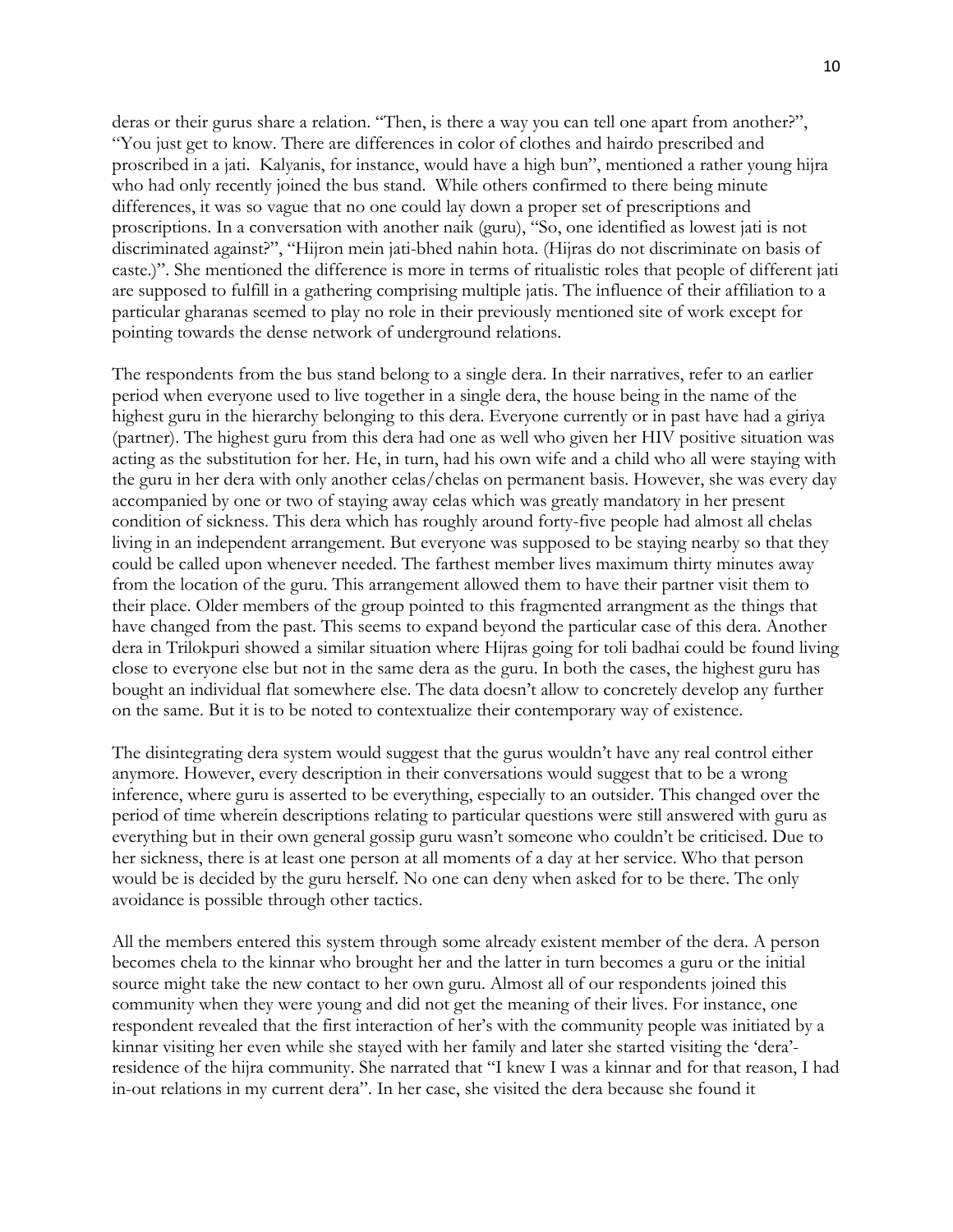comfortable to be who she was and to be among other such people. She dressed the way she wanted and could do whatever she wanted to do.

"How did you meet your guru?" received a common response of having met somewhere randomly where they talked and "dil mil gaye" (struck a chemistry). Another member shared her experience of first interaction with the people of this community. She recalls that she came to her brother in Delhi where she met with her guru randomly on street and then she became the part of the community. "Why did you leave your brother's house?" "What could I have done their anyway? I don't belong there. I belong with my community." This commonly used phrase comes from early experiences in life; growing up one faced identity crisis amidst non-acceptance from the people around them, who never understood them but always pushed them towards hijras in general. Despite considerable variations in each of their stories, this is a common thread running through each one"s experience.

# **Childhood Experiences - Entry to the Guru-Chela System**

Most of the kinnars in our sample spend their childhood with their families till the latter started noticing inappropriate behaviors based on their gender identity. At this time some of them were having good relations while some started experiencing the repercussions in the form of physical and psychological criticism and censure.

As narrated by one respondent from Rajasthan working at bus stand "I haven't met my parents and family after I came to Delhi and joined this community. They did not accept me". But there were other cases in a greater majority which said they have good relations with their parents. "No matter how you are parents always accept you." A non-hijra NGO worker at Aarohan remarked parents don"t have much problem with their transgender kids in isolation. It is at societal level mostly that things get difficult in a household when hijras start exploring their sexuality. One of multiple such accounts came from a respondent working in an orchestra who said that the situations were not very severed but she left home because family tensions somehow always revolved around her. So even in cases where they visit their parents once or twice every year, the respondents spent a disturbing childhood where the battle for an identity of "who we are" always haunted their conscious and subconscious practices.

One of the hijras recalled that her father never accepted her in the family while mother did to an extent, although now she has very poor relations with them. This suggests that, from their early childhood, kinnars start facing non-acceptance and "social exclusion" from their own family members and relatives, the ones who consider them as a cause of disgrace and stigma for their whole family. But not everyone has the same experience to share as some of them revealed their very good terms with their families, not only in their childhood but now. They do visit them whenever possible.

During this period of identity crisis, there is an effort towards resolving it actively or in desire. Everyone during this period, irrespective of the age when that actually happens, thought that they were the only one. No one could explain to them why did they felt like a woman when they were a man. To quote one, "During this period, society starts defining you. Society starts telling you that you are a hijra before you know it yourself."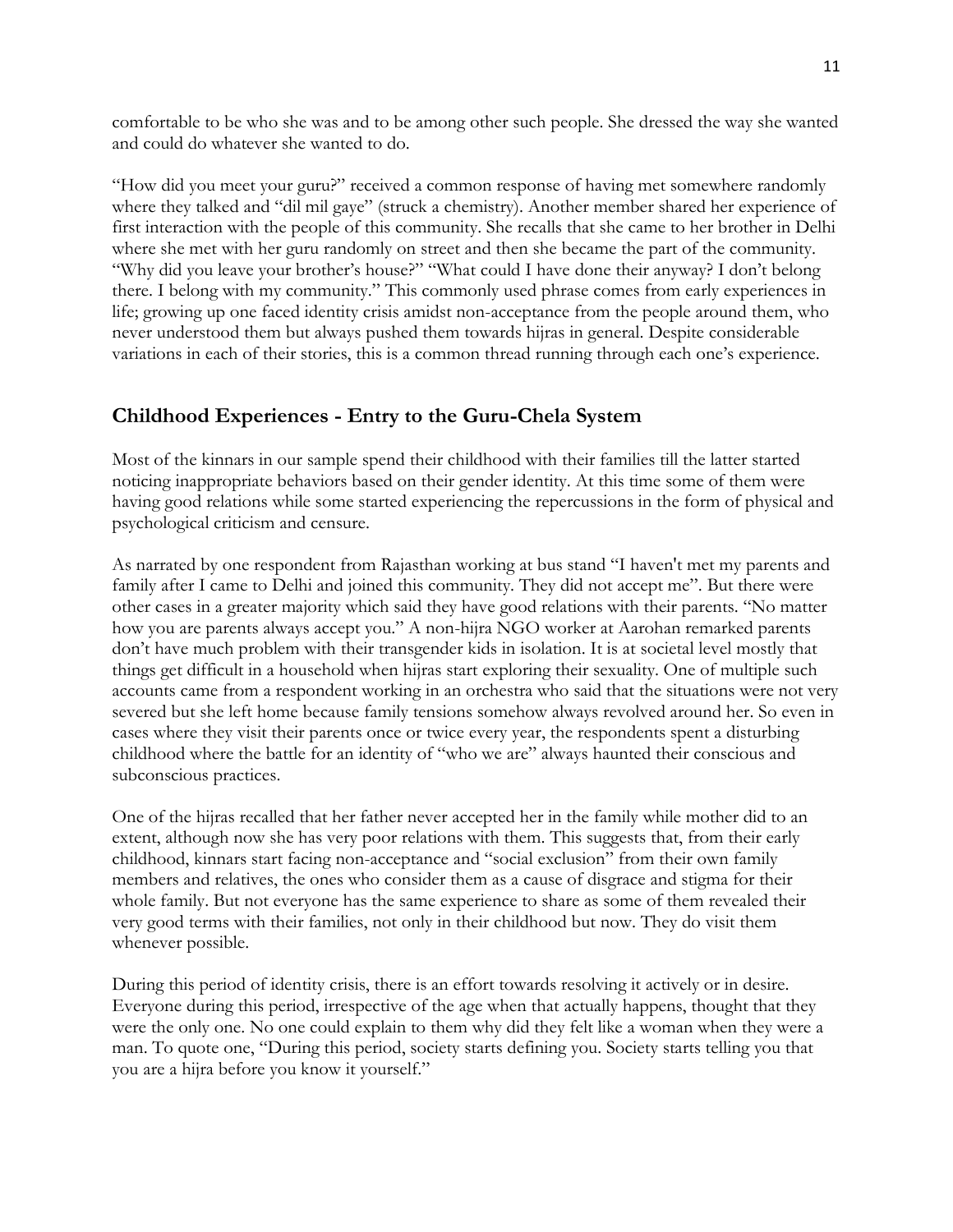The exit from their houses in all the cases was accompanied by joining a hijra they had established a contact with and thus leading to entry into the community, alternatively referred to as a system of guru chela. The question of choice of occupation succeeds this entry which usually makes a certain option more relevant over the other depending on the point of contact with other hijras. This exitentry is not a watershed moment that happens in even a month rather the period of transition expands over years of social exclusion living in their homes to finding salvation among people of "their own kind". To be in a particular occupation, came as a later concern after the primary problem of identity crisis is resolved.

Despite individual variations, for our concern here about the entry point into this particular dera; the significant one is that all of them came into contact with someone in this dera. There are two subdivisions of members further on- one who has been associated with the dera ever since their departure from their homes, and those who have come to this one from a different dera. The common thread to all of them is that they have always been part of the traditional system since they left their homes, irrespective of whether they left their house on their own or were sent away by their parents. The one who turned out to be their support at this point in their life seems to have defined the occupation they got subsequently involved in, which wasn"t their primary concern during the phase. In face of these factors, it didn't matter so much which background they came from. There were people from a range of economic background, from quite well to do so much so that one still owns land in her name to some from a poor background. None of them came from a background where they were expected to follow a particular occupation. Similarly, religion and caste varied as well which seemed to have played no role in the whole process. While in With Respect to Sex (2005, 100-120), it comes out that all of them becomes Muslims after they are initiated into the system, there seem to be nothing of sorts happening in their context. Everyone was either Hindu or Muslim and celebrated festivals and had funeral rites performed according to their original religion.

#### Education:

A part of the exclusion from their early years was obstacles in getting an education. Most of the kinnars in our sample got schooling while they stayed with their families but they faced a variety of challenges in getting themselves educated. Situations were suitable for some while impossible for others. As narrated by a respondent from Trilokpuri involved in toli badhai that "I was not born in a very economically strong family. I attended school till 8th. Till that period I did not like the discrimination I faced being a kinnar. My family tried preventing the word from going out initially but, as time passed by, it got known in my neighborhood". Another respondent from Nepal who loves dancing and has formal education up to 9th grade. She failed in her 10th exams and gave up the studies. Now she wishes she had studied further so that she could have tried for jobs elsewhere. She knows how to read and write in both English and Hindi.

#### **Occupation and Experiences**

Having established to an extent their collective context and their own entry and continued placement into the traditional occupations, the report now flows into analytical pointing of certain identifiable patterns from the field studied that keeps them within the system. At one level, level there are those that pull them within the system even though they are not always lucrative. At another level, there are those exterior factors that constantly push them back into the system.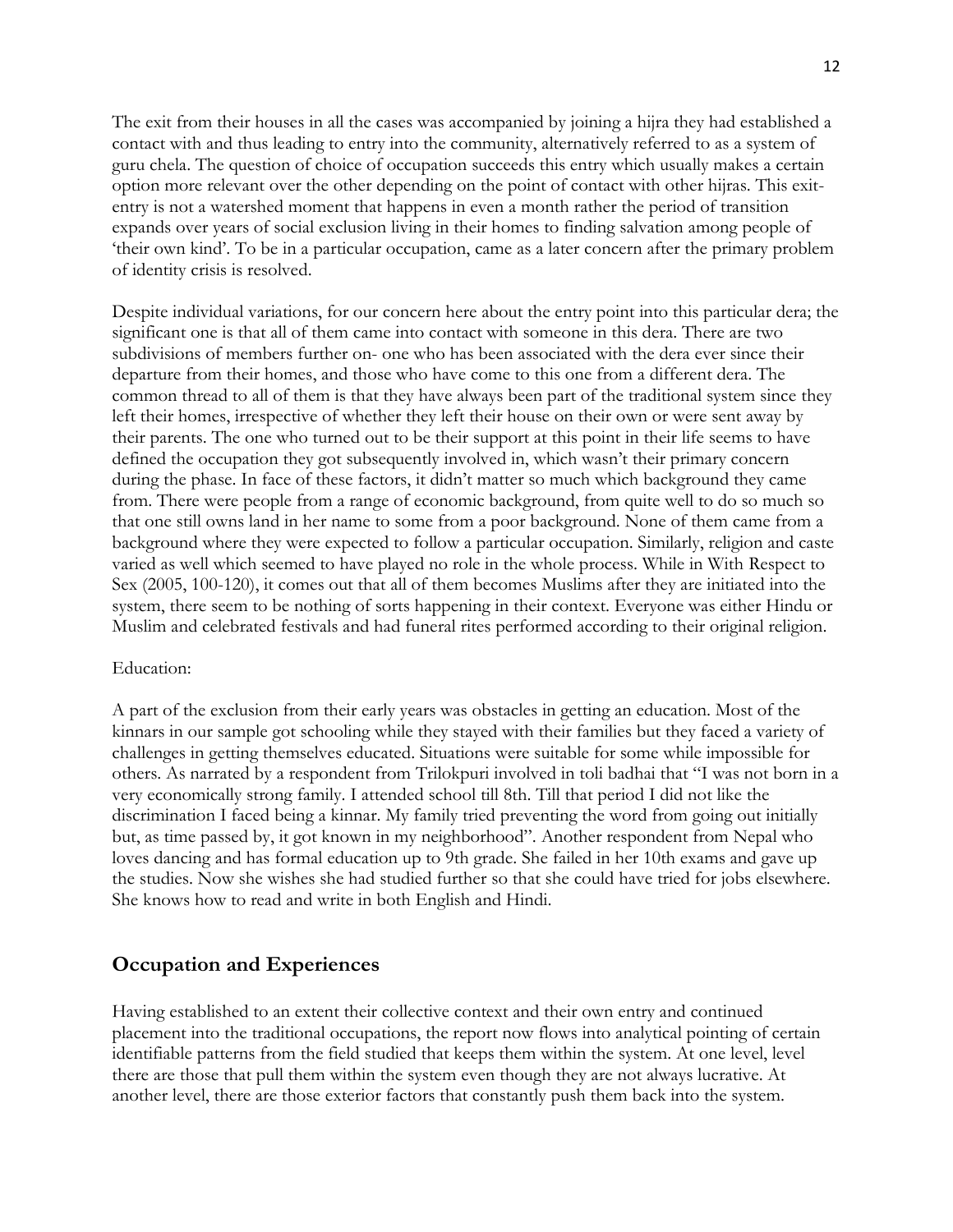There can be many reasons behind most of them having an average of 8 years of schooling. In some cases, they themselves did not want to carry their studies further. In others, it was the time when they were introduced to people of their "kind" and consequently got that comfort which they were struggling to get in since their childhood.

In some cases it was their own community which makes them blinker, forces them not to do anything out of the society, narrowing their approach towards mainstream society and people. This is substantiated by actual incidents of discrimination in society. In our conversation we realized that they are begging at bus stop either because they don"t have any other option to pursue and they don"t like to be in sex work, badhai-toli where they feel large number of rules make them feel slave or they are here to earn enough so that they can achieve their further goals.

Before, one of our primary hypotheses was that lack of necessary qualification kept them from trying for formal sector jobs and it was the lack of skills that forced them into the traditional occupations instead of trying for informal sector jobs. But we came across several kinnars who had skills and the requisite training to work in the informal sector. Below the different reasons are highlighted, also given is a brief background of the kinnars.

Reena (all the names have been changed) joined the community at the age of 6 is now 26 years old and has studied till class ninth while being in the dera. Then all she wanted to be was a kinnar and hence didn"t finish her studies, which she now regrets. Before coming to Delhi, she was in Pune where she was involved in sex work. She is on very good terms with her family and is currently the sole earner of the family as her father who earlier used to work in a factory but is handicap now. She contributes financially to the education of her nephews and nieces and also funds the schooling of her brother. She dances in nightclubs at times for extra money. She loves modeling and dancing in clubs. Other than that she can stitch and can do salon-work. She dreams of owning a 3-storey house where she can stay with her family and run her own business-salon/tailoring/brothel!; on the ground floor.

Talking to Reena we understand that it is not lack of skills that she has to beg and earn. Rather she is constantly on the look-out for alternate work options. So the reason she doesn"t try for work elsewhere is perhaps the fact that earnings from working in a salon or as a tailor would be lower than what she gets here. And also the flexibility and terms of hours of work/ shift choice/ taking leave etcetera are more here. Her lack of education keeps her from trying for formal sector jobs. And earnings and condition here are probably more lucrative than in informal sector. Familial ties are probably important in the early years of life. But as Reena"s example illustrates that good/bad family relation isn't the primary reason that forces them into these occupations. But as Meena's story will reveal that family can play a huge role in the occupation choice.

Meena hails from Delhi and works in the NGO XYZ. Before taking up the work there, she has worked in all the traditional kinnar occupations-bus stand, sex work, toil badhai. Her family was perfectly fine with her transgender identity but did not want her to work and live among hijras. Respecting their desire she looked for other jobs. She started working in XYZ in 2011 and rose up in ranks and now many projects are undertaken and managed by her.

However, even though she is working full time at the NGO as a project manager she earns a sum of INR 12,000 per month which barely allows her to sustain herself. So she is also a part-time sex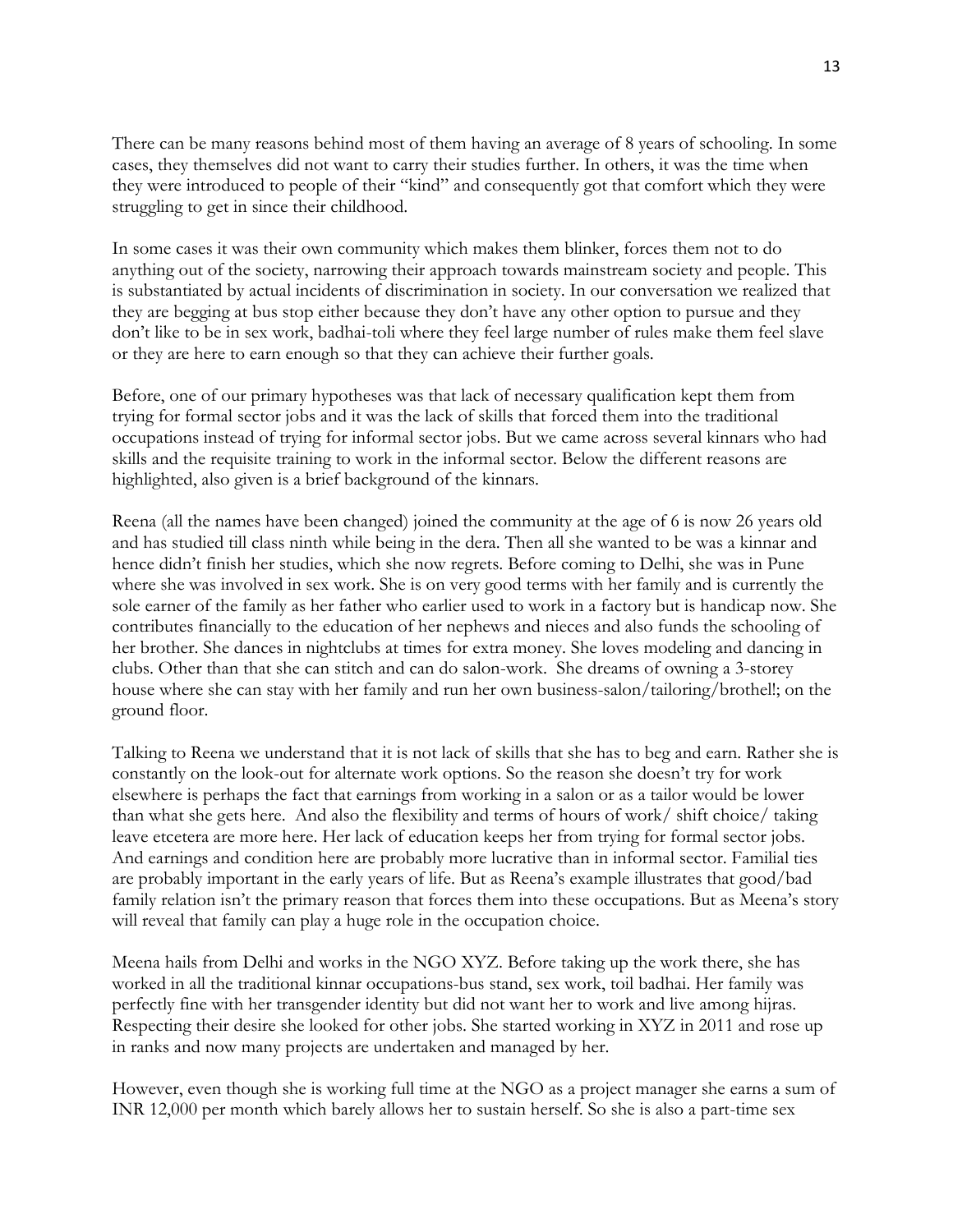worker still working independently on her own conditions earning way more per day than she does at NGO. She mentioned it is something she has to do out of need. "Any person"s sexual desire is fulfilled after having done sex once or twice in a period. One wouldn"t do it beyond that unless one really needs the money which one cannot get through other sources."

She believes that the main cause behind kinnars not moving out of traditional occupations is toli badhai, where their earnings keep them from seeking work elsewhere as it is easy money and toli badhai itself sustains because of the myths around hijra identity. According to her toli badhai should be banned. She believes a kinnar can achieve anything she dreams of if she works for it. And so according to her, the solution to this problem is to ban begging and toli badhai and if not so, to limit the maximum amount that one can earn through these means. This will force people to look for alternatives.

Contrary to this Raina has a completely different approach towards it. She says that it is not money which keeps the kinnars engaged in their traditional activities and prevents them to think something out of the box. She says that we have too many poor people in India who sleep empty stomach daily, and if it is money which kinnars have a lot then why don"t those poor people join this community as it is better to join the community than to die. Both perspectives have their own stand which we may not get right.

Raina also shared her experience as how she was warned by the manager, when she was employed in a company, that she might face difficult situations there. In her description, "even though the owner had no issues in employing me in his company, other employees didn"t want me to work there. I don"t know what did they care, what was their problem….". She also shared her experience in another company as how the person there tried to "use" her. These dreadful experiences at their workplaces show the lack on part of society. These experiences prevent the few who want to do something out of their community from achieving their dreams.

Seema joined the community at the age of 3 and has had no education. Before working here she has earned through toli badhai and also sex work. She comes for the afternoon and the night shift. She has an adopted son and a well-equipped house. She is the only exception in the bus stand in terms of past having worked in NGOs and practically applying for alternative options. While many expressed a desire for a good job so that they don"t have to beg at the bus stand, she presents an exceptional case of constant hustling to find a better alternative in monetary terms. But that is not the only criteria.

Piya joined the community as an infant. She received no education and has never tried for any other jobs. This being the only way of living she has ever experienced and witnessed, she could never a fathom a different life and hence never attempted or even desired something outside of the community. This lack of education till a useful level, as noted earlier, contributed as a factor in multiple cases that prevented them from moving out. Questions on alternative jobs in these cases end on that "we are not educated enough for a good job. A job should pay at least INR 20,000 (a roughly agreed upon figure) for us to be able to survive on it." This criterion rules out the lower paying informal sector alternative jobs.

Heena is from Rajasthan. She is good terms with her family who cultivate a field back home for a living. She is accepted even by neighbors back home. Before working here she has even worked as a housemaid where her earning was higher than here. But she chose this as "this is where we belong".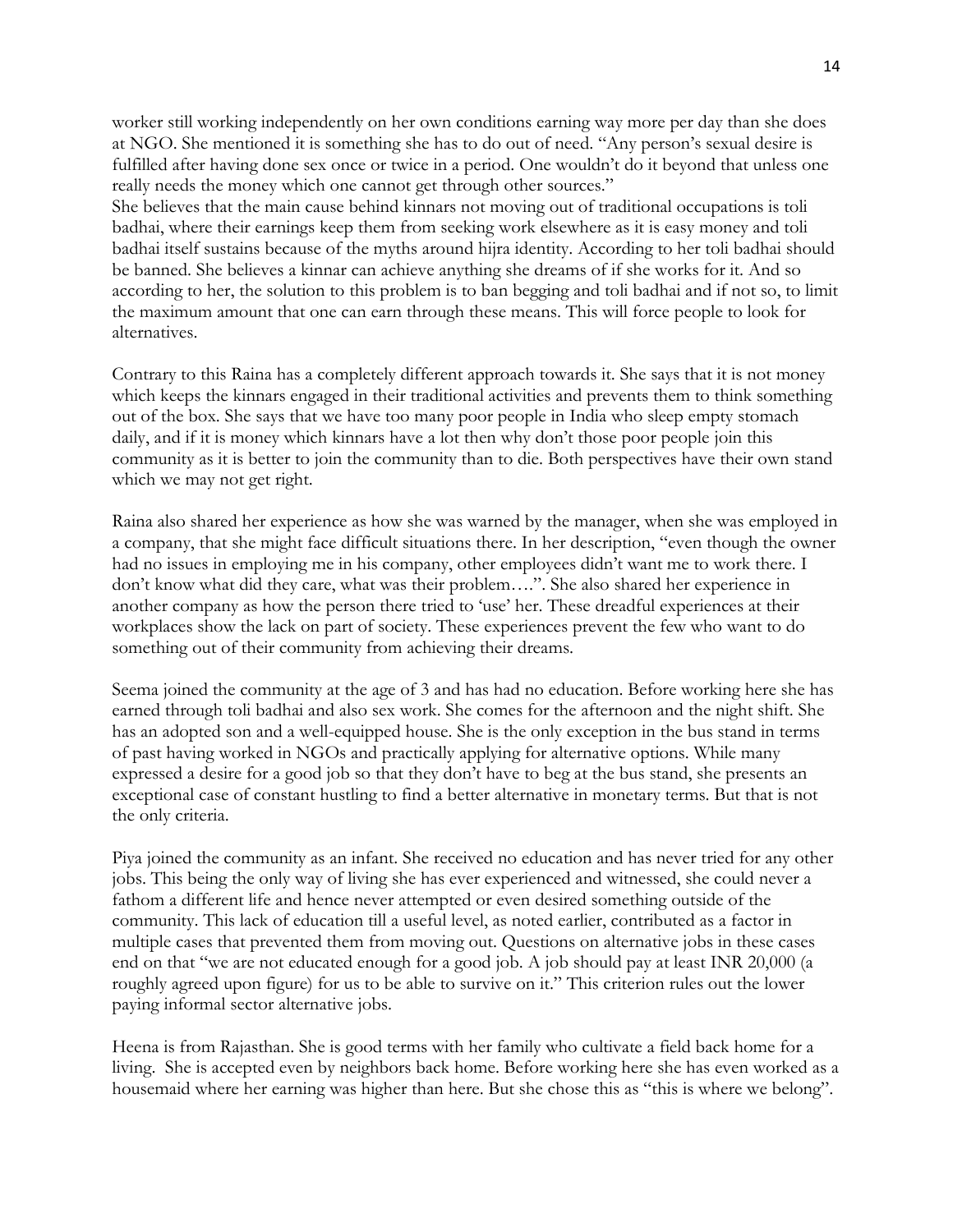Heena"s example shows how a sense of belonging to a community is crucial to the point of choosing a way of living which otherwise would rather be avoided.

Jeena, 23 years old, finished her schooling in Delhi while living with her family. She went as a boy in school. She was a bright student who received a scholarship in school and traveled quite far to go to high school in town. She aspired to become a chartered accountant but due to financial constraints gave up this dream. Her kinnar identity severed ties with her family and now she is unaware of their whereabouts as they moved out of Delhi. She earlier worked with the NGO XYZ but left the job as she liked it here better. NGO didn"t grant her steady income where salaries take months to be received. If something happens, her alternative means of sustenance is toli badhai. She would love to be a teacher to young kids but now has come to believe that it is an impossible option for her. In her case, there is a comfort that she gets amongst her own, a steady income source and flexible working hours that acts her reason to stay.

Neena (24) joined the community around the age of 10. Her father who was a water supplier, never accepted her and so was let go by her family. She studied till 5th grade and can write in English. She loves dancing. She is sorrowed by her life. She lives with two of her gurus who oppress her. Neena"s example shows difficulties of this community life though on the outside they look happy. She has no time for herself and so considering some other work or taking classes seems unimaginable. She wishes to be a dance teacher but knows not how to achieve that dream. Thus for her, it is the lack of alternate options that forces her to continue here.

There is another chela of the same guru who would end praising her. She recently underwent surgery which was paid by her guru. Depending on an individual's relationship with their guru and the other members of the group, one might not even consider moving out as have been noted as a sense of belongingness within the specific group.

When questioned if they were aware of the NALSA judgment; most of them weren"t. And when we explained the content and significance of the judgment, they weren"t able to fathom how it would make their life easier. It is as if now they can"t recall of no point where the official recognition for them could create a difference. "What do we do with "the third gender status if the government isn"t coming up with a better scheme for us. Everyone knows about the hardship we face we face but no one does anything for us."

It seems NALSA has an intrinsic value of its own but does not really translate into any real advantage for kinnars.

The whole of this in addition to actual discrimination, makes one require an extreme will to go for alternatives to not just practically move out of the system but to move out of thought system as well. Living in this particular context, the job alternatives loses its meaning. While one may think of various options technically, sitting in the zone in which they live their everyday life, there seems to occur no meaningful option available to go for, in a similar fashion to how NALSA judgment loses its significance. At the same time, while being lower in the hierarchy one has to face many hardships but one also knows that as time passes and when one rises in the hierarchy, one has a safety net in forms of income to her own generations of chelas.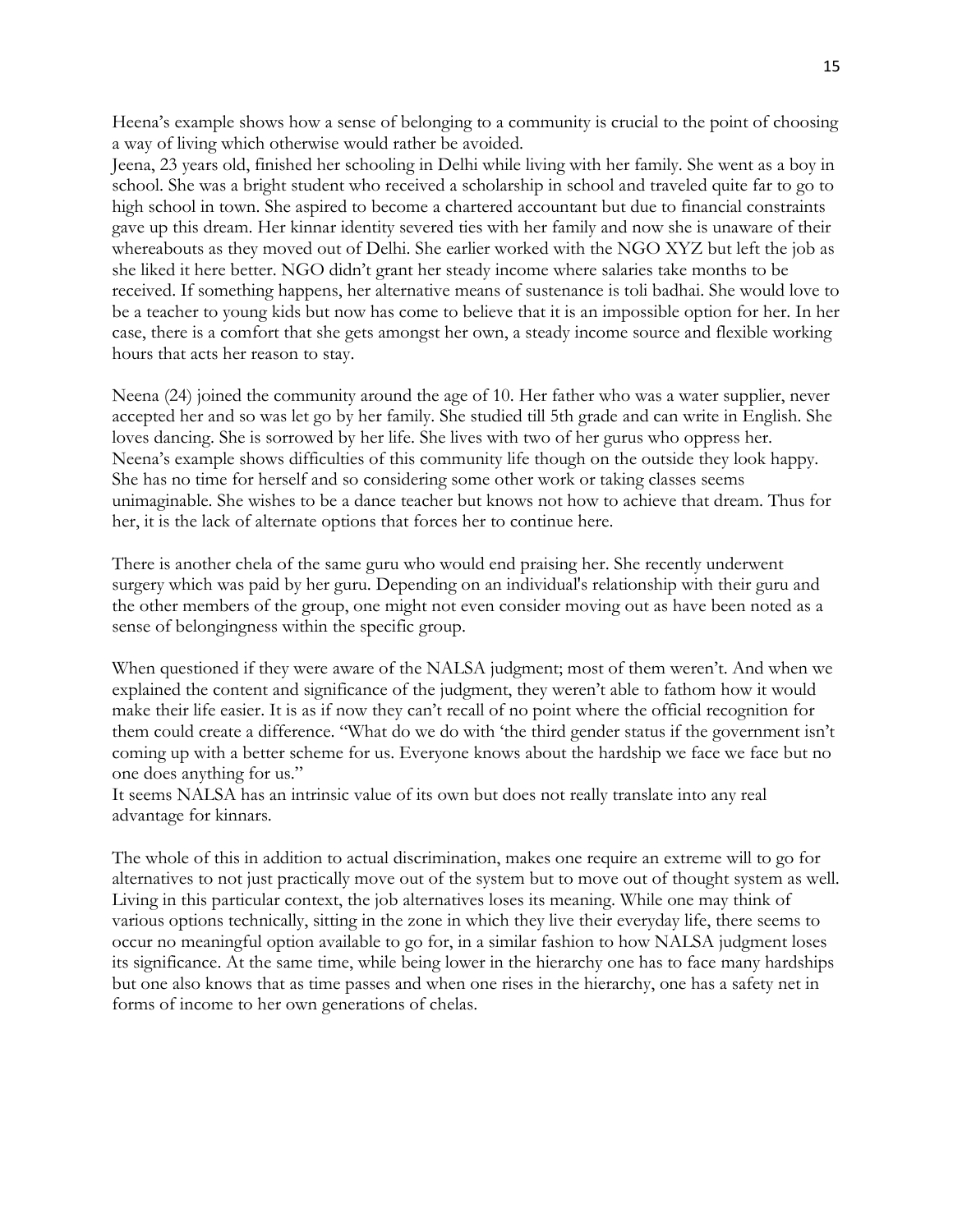### **Conclusion**

Given the sample size, the report doesn't aim to make generalization for why hijras go in traditional occupations. But having interviewed and observed members from a particular dera involved in a particular occupation, the attempt is to abstract the dimensions that played role in their currently being in a traditional occupation that might play the role somewhere else as well which needs further research for validation. Multiple factors contribute to the kinnars earning their livelihood either by begging/badhai toil or by sex work. They have either gladly resigned to this way of life, believing this is how it is meant to be for them or they are unable to get out. Illiteracy keeps them from being part of the formal sector. If literate enough for the formal sector; the employer is not accepting; vaguely if not outright. This highlights the pressing need for improving the gender sensitivity of the population. Those not educated enough to try for formal sector jobs, they do not even try in the informal sector as conditions and pay are lucrative in the traditional occupations than in informal sector.

If what is desired is that all kinnars get involved in more meaningful occupation then the only solution that seems would be successful is an outright ban of begging and toli badhai. But will those in these jobs be absorbed in the informal sector or will this just rob them of their means of living?

The restrictions that are put and the special efforts that are required to be of a particular gender they desire to take up a big part of their identity formation to point of overpowering their existence when they are not amidst the people of their kind. It is very easy for a cisgendered heteronormative man or a woman to endorse masculine and feminine qualities, respectively. Performing gender happens during all hours of the day. Starting from getting ready in morning donning certain to going out to work to survive or gaining an education, to thousand other activities. Gender, therefore, might seem just another aspect of ones" life in a normal case but is actually a filter that changes the whole picture. In their case, that filters mismatches with what society asks them to have. It also means especially in the early years of their lives, in absence of any decent knowledge of gender, they are not able to reach a point where they can relegate gender to the back of their head and focus on things beyond that. Life to a great extent becomes about rebelliously being of a gender that one desires to but is not expected to be. This also explains the prototypical endorsement of local ideas of femininity along with rest of the moral framework of society.

More than a different way of earning, what they need first is acceptance on part of society. They want to be viewed and treated as any human being would be. Gender sensitization drives, especially in schools are required. Advertisements by the government can have wider and stronger impact.

The beliefs that they are supernatural beings who have the ability to bless/curse, work for the benefit of those in toli badhai, but outside of that context, this belief has subjected those outside the toil to being alienated from the mainstream society. Though on the outside the community lifestyle may seem healthy as they try to resemble a normal family and have friends whom they can be with. But having spent time with them; most of them live alone as they value their freedom. Hierarchy plays a crucial role in the community; the younger members having to do all the chores while those up in the hierarchy live a comparatively decent life. Some have left jobs to be a part of the community. So being part of the community has its cons; though valued differently by everyone. Being part of the community ensures easy money especially when employment elsewhere is not possible, but the community does not really meet emotional needs of the members which become